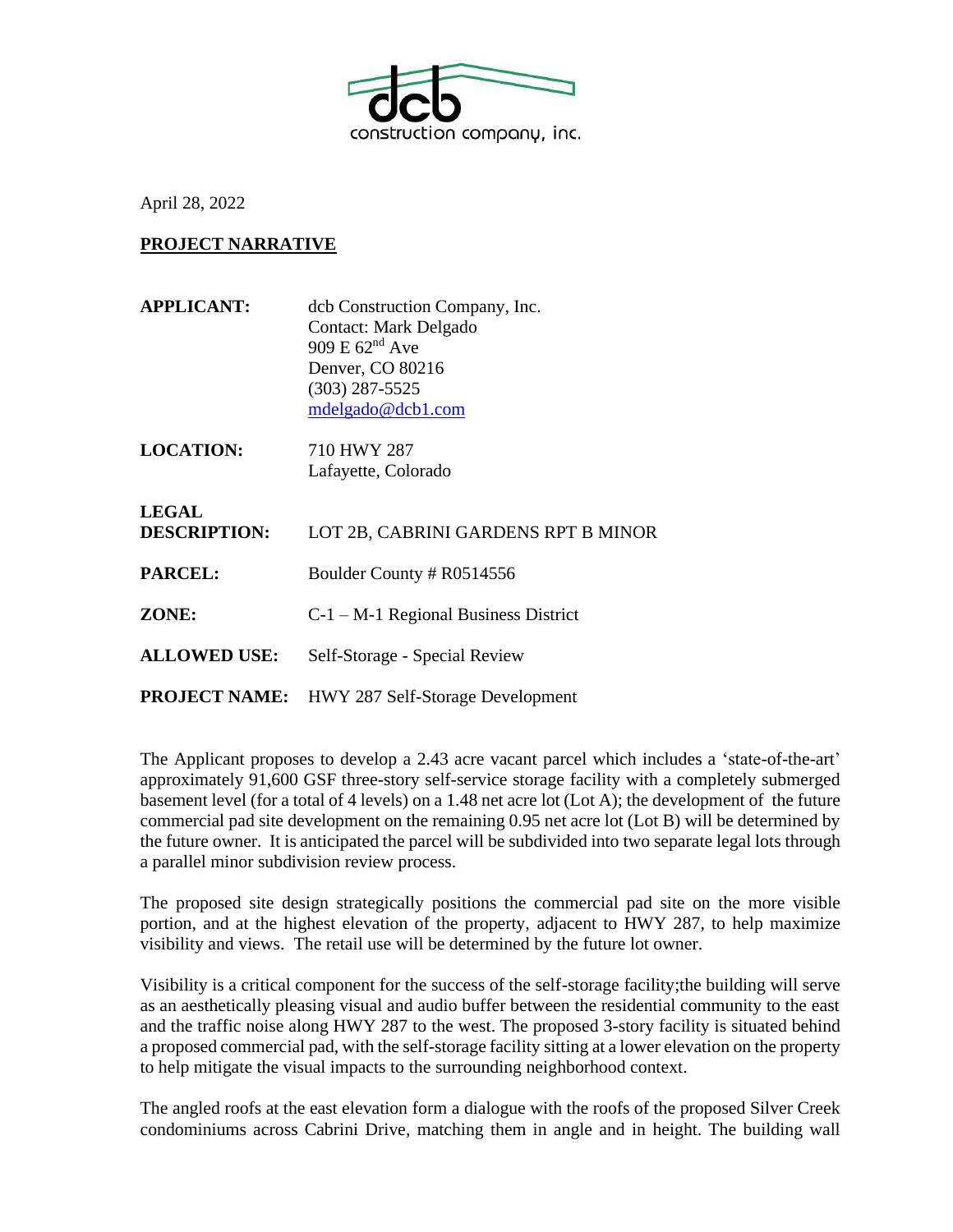articulation at the east elevation will help break up the building mass and conforms with the incremental increase in mass of the neighborhood buildings as they approach Highway 287. The proposed north-south dimension of the storage building is approximately 39% larger than the footprints of the two condominium buildings that are directly next to each other across Cabrini Drive. The approximate increase in footprint from the duplexes to the condominium buildings is a 50% increase in size as well. Supplemental materials are provided for a better understanding of this incremental massing and relativity to the surrounding neighborhood context.

The proposed building architecture will incorporate high quality materials consisting of primarily masonry and brick, and architectural metal paneling, with varying, massing, textures, and colors. As mentioned, these different components have been articulated in such a way to help break up the façade but also provides a retail/office aesthetic, creating a visually appealing building that is highly contrary to the traditional appearance self-storage facilities. The building's color and materials work together to also mitigate the perceived mass of the building, with the use of lighter colors at the corners of the building and glazing at the ground level conforming with City design standards. Colors of the interior storage doors and walls visible to the neighborhood will be comprised of neutral tones as well.

Light spillage from the facility will be mitigated with tinted glazing and a substantial landscape buffer on the east side of the storage building facing the residents. The proposed landscape design uses a concentrated mix of evergreens, tall shrubs, and deciduous trees to maintain this buffer throughout the year. The proposed landscaping will also provide a pleasant pedestrian experience and offer a dog waste station for neighborhood use.

The self-storage facility has been designed with a high priority on customer security and safety in mind. The self-storage facility will be monitored by interior and exterior video surveillance to mitigate vandalism and loitering activities. Security is further heightened by controlled key-pad access at the loading area to track all customers entering and exiting the facility during the operational hours of 6a-10p. On-site management will be present during the day from 9a-5p and walk the property twice a day per operational standards.

The primary vehicular point of access is proposed at Cabrini Drive. Additional access is proposed from the two adjacent sites, Discount Tire to the north and Advanced Auto Parts to the south using shared access, utilizing the existing driveways at each existing site. In general, self-storage facilities generate only minimal vehicular traffic -we expect the traffic impact to the area from the self-storage facility to be extremely low, between 15-25 vehicles per day. A professional traffic study examining the impact of the proposed facility as well as different business types is provided with this submittal.

The development's internal drive lanes and parking areas will be asphalt with the self-storage loading area and drive-up unit apron will be concrete. The drive aisles will be designed to meet fire department apparatus weight requirements and to accommodate turning radius through the dedicated fire access route. Initial coordination has been done with the Fire Department as well as with the City in providing future easement access for the proposed retail pad.

Most storage units will be accessed from the interior of the building through the loading area indicated on the site plan. An elevator will be provided at the loading area lobby for easy customer